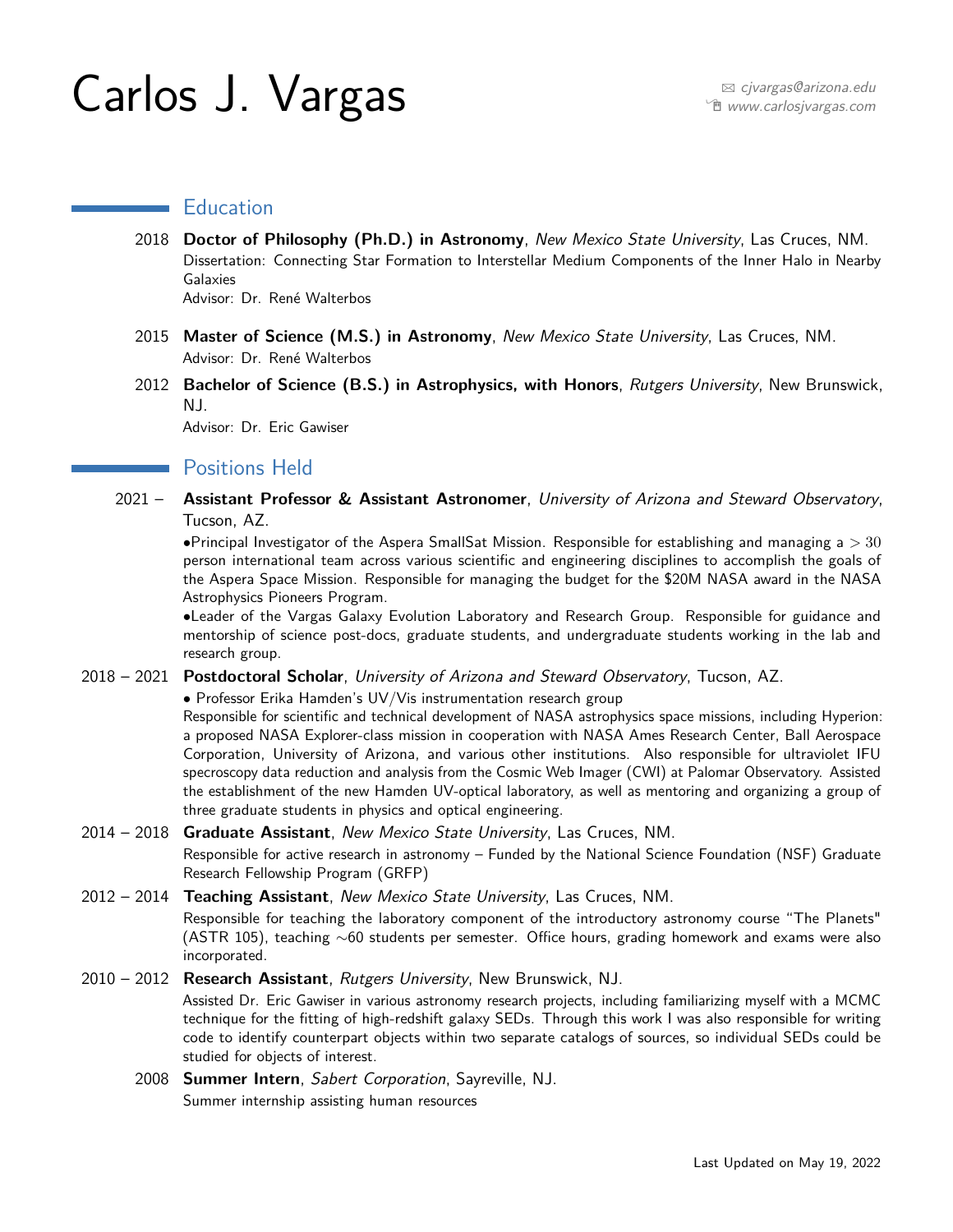# Research Projects

- 2019 **P.I. of Aspera, a NASA SmallSat Space mission to Map the Warm-hot Circumgalactic Medium in the Nearby Universe**, University of Arizona and Steward Observatory, Tucson, AZ. I formed and led an international team to develop, build, and launch an ultraviolet SmallSat mission devoted to mapping the warm-hot gas content in nearby galaxies for the first time. The Aspera concept was selected for funding in the inaugural NASA Pioneers call (cost cap 20M) in January of 2021. This concept was also submitted to the December 2019 NASA Astrophysics SmallSat Studies (AS3; budget ∼ \$100*,* 000) call for proposals.
- 2019, 2020 **Hubble Space Telescope Observing Proposal to Detect Fluorescent Molecular Hydrogen in Orion Clouds**, University of Arizona and Steward Observatory, Tucson, AZ. I led an HST proposal to directly detect  $H_2$  in star-forming molecular clouds in Orion. The proposed observations serve as a proof-of-concept to the overarching goals of the Hyperion SMEX mission (see below).
- 2018 Scientific and Technical Development of *Hyperion*, a NASA SMEX/MIDEX Mission, University of Arizona and Steward Observatory, Tucson, AZ. I am a co-investigator on the science team for the Hyperion NASA Small Explorer (SMEX) Mission, a proposed ultraviolet space telescope (P.I., Erika Hamden). The primary goals of Hyperion are to study the conditions necessary for star formation in molecular clouds by directly detecting molecular hydrogen through ultraviolet fluorescence. I was in charge of developing  $HI/H<sub>2</sub>$  interface science cases, and contribute to all aspects of the science sections and technical implementation. The Hyperion mission concept is in further development for submission to the NASA MIDEX call at the end of 2021. 2018 – 20xx **Circumgalactic Medium Properties of z** ∼ 2 **Galaxies with Extended Lyman-***α* **Nebulae**,
- University of Arizona and Steward Observatory, Tucson, AZ. I am mentoring a graduate student (Jessica Li) to lead a discovery study of extended Lyman-*α* Nebulae (ELANe) in the CGM surrounding large galactic complexes hosting pairs of bright quasars at z∼ 2, using the Palomar Cosmic Web Imager (CWI) IFU spectrograph.
- 2014 2019 **Star Formation of Edge-on Galaxies and its Relation to Radio Continuum Halos**, New Mexico State University, Las Cruces, NM.

I led the Continuum Halos in Nearby Galaxies – an EVLA Survey (CHANG-ES) Thermal Separation Working Group on a project to adapt existing star formation rate calibrations for use in edge-on galaxies, where both  $H\alpha$  and mid-IR emission are subject to extinction. I created spatially-resolved star formation rate maps by combining H*α* and WISE 22 micron imaging. These maps where then used to predict the thermal radio continuum contribution, independent of the CHANG-ES radio data, themselves. I used the thermal predictions to separate the non-thermal radio continuum component from the ensemble, and then analyzed the non-thermal spectral index behavior, and its implications on cosmic ray injection and transport. Advisor: Dr. René Walterbos

2016 **Green Bank Telescope Continuum Observations of CHANG-ES Galaxies**, New Mexico State University, Las Cruces, NM.

> I was trained and certified as a remote observer on the National Radio Astronomy Observatory (NRAO) Green Bank Telescope (GBT) in Green Bank, WV. I observed numerous CHANG-ES galaxies in L band continuum using the new Versatile GBT Astronomical Spectrometer (VEGAS) backend, as a contribution to the CHANG-ES collaboration. These single-dish data are currently being used to correct the CHANG-ES observations for short spacings.

Advisors: Dr. Amanda Kepley and Dr. René Walterbos

2015 – 2017 **Narrowband Apache Point Observatory Observations of 26 Edge-on Galaxies**, New Mexico State University, Las Cruces, NM.

> Data from this project has been publicly released and is available at https://www.queensu.ca/changes/ I successfully proposed for, obtained, and reduced deep narrowband H*α* imaging for 26 of the CHANG-ES sample galaxies with the Astrophysical Research Consortium (ARC) 3.5m telescope. The observations were taken in in 20 half nights of observing. Advisor: Dr. René Walterbos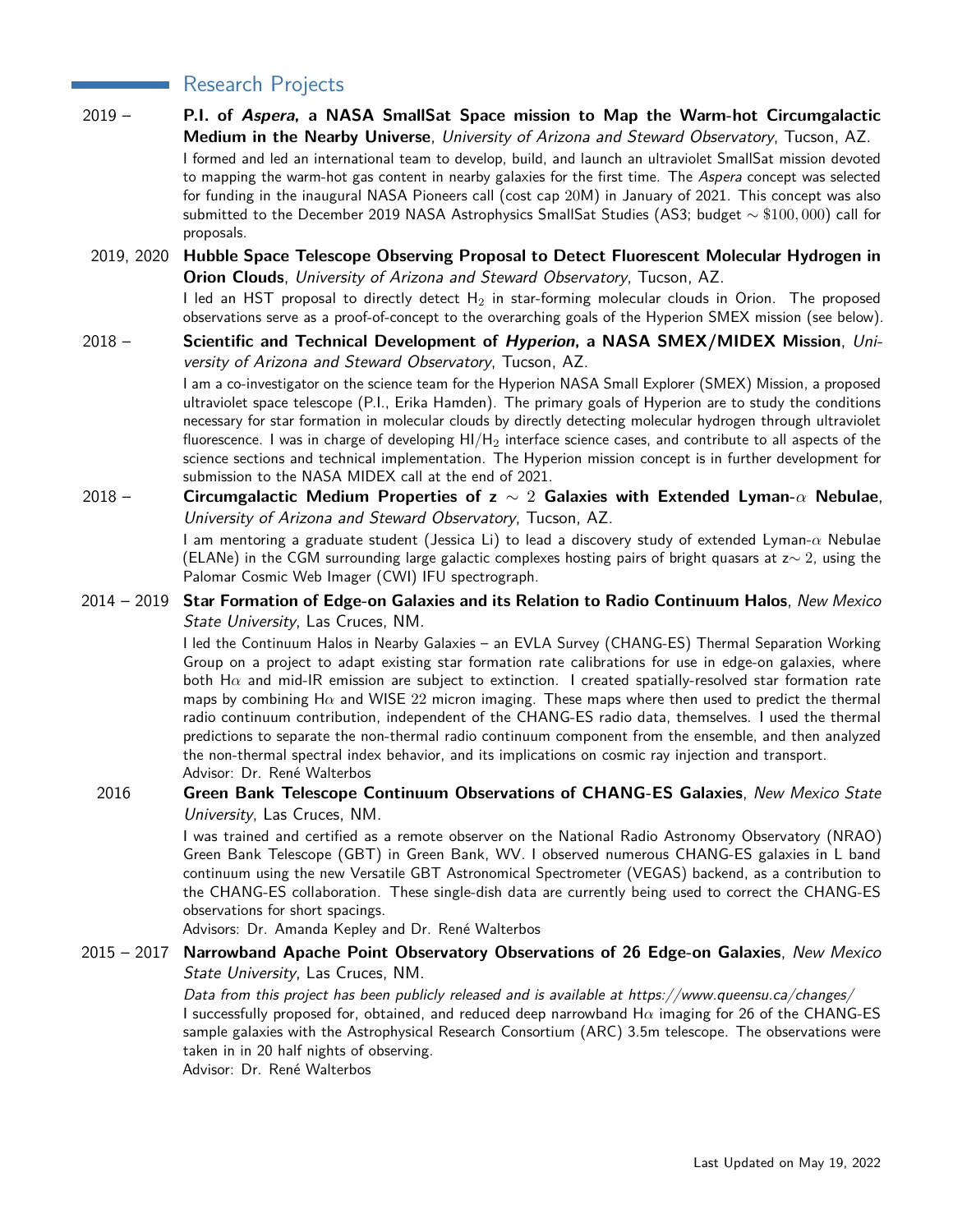## 2012 – 2014 **Extraplanar Atomic Hydrogen in NGC 4559 and Its Relation to Star Formation**, New Mexico State University, Las Cruces, NM.

I used 21 cm atomic hydrogen (HI) data cubes from the Hydrogen Accretion in LOcal Galaxies Survey (HALOGAS) to construct three-dimensional models of the HI emission in a moderately inclined nearby galaxy, NGC 4559. I separated the gas residing above and below the galaxy disk, or extraplanar gas, from the HALOGAS data cube. I then used star formation tracers H*α* and the Galaxy Evolution Explorer (GALEX) far ultraviolet (FUV) data to confirm that the bulk of the extraplanar gas originated from within the disk, consistent with star formation processes. This international project involved an extended visit to Dwingeloo, The Netherlands to the Netherlands Institute for Radio Astronomy (ASTRON) to work closely with Dr. George Heald.

Advisors: Dr. George Heald and René Walterbos

2011 – 2012 **To Stack or Not To Stack: Spectral Energy Distribution Properties of z=2.1 Lyman Alpha Emitting Galaxies**, Rutgers University, New Brunswick, NJ.

> I compared the spectral energy distribution (SED) fitting results from a Markov Chain Monte Carlo (MCMC) code called 'GalMC' for a sample of Lyman Alpha Emitting Galaxies (LAEs) that were stacked, to those of the individual objects themselves. The SEDs used were obtained from the Cosmic Assembly Near Infrared Deep Extragalactic Legacy Survey (CANDELS), the largest Hubble Space Telescope (HST) survey in history. The CANDELS data made a study of stacked versus individual object SEDs at high redshift possible for the first time.

Advisors: Dr. Eric Gawiser and Dr. Viviana Acquaviva

2010 – 2011 **Spectral Energy Distribution Properties of z=3.1 Lyman Alpha Emitting Galaxies**, Rutgers University, New Brunswick, NJ.

> I wrote IDL code to identify potential counterpart matches of known LAEs with the CANDELS catalog of HST sources. I then used 'GalMC', to fit the CANDELS SEDs of these LAEs. This analysis made it possible to pinpoint the ages, stellar masses, and dust content of these distant galaxies. Advisor: Dr. Eric Gawiser

Summer 2009 **Characterizing the Radio Frequency Interference Environment Using the Small Radio Telescope**, Rutgers University, New Brunswick, NJ.

> I used the Small Radio Telescope (SRT) to explore the radio frequency interference (RFI) environment of the central New Jersey area. This involved analyzing radio telescope data from both an analog and digital receiver. I also became familiar with installing hardware on the telescope itself, and troubleshooting both hardware and software issues.

Advisor: Dr. Carlton Pryor

# **Publications**

## First-Author and Major Contribution Peer-Reviewed Publications

- Submitted J. S. Li, C. J. Vargas, D. O'Sullivan, E. Hamden, Z. Cai, et al. **Circumgalactic Lyman-alpha Nebulae in Overdense Quasar Pair Regions Observed with the Palomar Cosmic Web Imager** The Astrophysical Journal, submitted with graduate student first author.
	- 2021 H. Chung, C. J. Vargas, E. Hamden **Revisiting FUSE OVI Emission in Galaxy Halos** The Astrophysical Journal, Vol. 916, arXiv:2103.05008
	- 2021 H. Chung, C. J. Vargas, E. Hamden, T. McMahon, K. Gonzales, et al. **Aspera: the UV SmallSat Telescope to Detect and Map the Warm-hot Gas Phase in Nearby Galaxies** SPIE, Vol. 11819
	- 2019 C. J. Vargas, R. A. M. Walterbos, R. Rand, J. Stil, M. Krause, J. T. Li, J. Irwin, R. J. Dettmar. **CHANG-ES XVII: H***α* **Imaging of Nearby Edge-on Galaxies, New SFRs, and an Extreme Star Formation Region – Data Release 2.** The Astrophysical Journal, Vol. 881, arXiv:1906.07763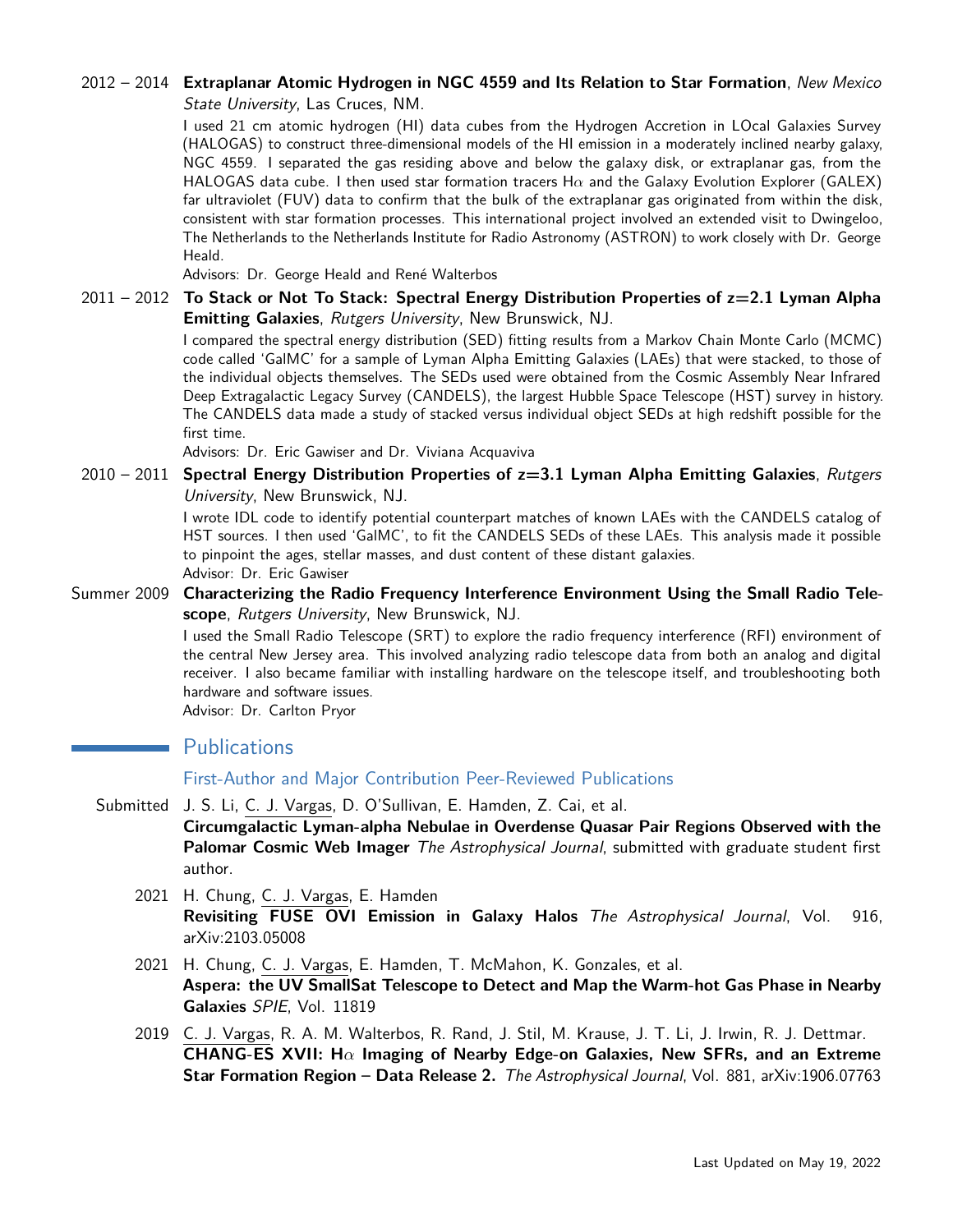- 2018 C. J. Vargas, S. C. Mora-Partiarroyo, P. Schmidt, R. Rand, Y. Stein, R. A. M. Walterbos, D. Wang, A. Basu, M. Patterson, A. Kepley, R. Beck, J. Irwin, G. Heald, J. T. Li, T. Wiegert. **CHANG-ES X: Spatially-resolved Separation of Thermal Contribution from Radio Continuum Emission in Edge-on Galaxies.** The Astrophysical Journal, Vol. 853, arXiv: 1801.01892
- 2017 C. J. Vargas, G. Heald, R. A. M. Walterbos, F. Fraternali, M. Patterson, R. Rand. **HALOGAS Observations of NGC 4559: Anomalous and Extraplanar HI and Its Relation to Star Formation.** The Astrophysical Journal, Vol. 839.
- 2014 C. J. Vargas, H. Bish, V. Acquaviva, E. Gawiser, S. Finkelstein, R. Ciardullo, M. L. N. Ashby, J. Feldmeier, H. Ferguson et al. **To Stack or Not to Stack: Spectral Energy Distribution Properties of Ly***α***-emitting Galaxies at z=2.1.** The Astrophysical Journal, Vol. 783., 22 citations

Contributing-Author Peer-Reviewed Publications

- 2022 Y. Yang, J. Irwin, J. T. Li, T. Wiegert, et al, including C. J. Vargas. **CHANG-ES XXIV: First Detection of a Radio Nuclear Ring and Potential LLAGN in NGC 5792**, The Astrophysical Journal, Vol. 927.
- 2022 G. Heald, V. Heesen, S. Sridhar, R. Beck, et al, including C. J. Vargas. **CHANG-ES XXIII: Influence of a galactic wind in NGC 5775** Monthly Notices of the Royal Astronomical Society, Vol. 509.
- 2020 M. Krause, J. Irwin, P. Schmidt, Y. Stein, et al, including C. J. Vargas. **CHANG-ES XXII: Coherent Magnetic Fields in the Halos of Spiral Galaxies** Astronomy & Astrophysics, Vol. 639, id. A112.
- 2019 A. Marasco, F. Fraternali, G. Heald, et al, including C. J. Vargas. **HALOGAS: The Properties of Extraplanar HI in Disc Galaxies** Astronomy & Astrophysics, Vol. 631, id. A520.
- 2019 S.C. Mora-Partiarroyo, M. Krause, A. Basu et al, including C. J. Vargas. **CHANG-ES XV: Large-scale Magnetic Field Reversals in the Radio halo of NGC 4631.** Astronomy & Astrophysics, Accepted, October 2019.
- 2019 S.C. Mora-Partiarroyo, M. Krause, A. Basu et al, including C. J. Vargas. **CHANG-ES XIV: Cosmic-ray Propagation and Magnetic Field Strengths in the Radio Halo of NGC 4631.** Astronomy & Astrophysics, Accepted, October 2019.
- 2018 M. Krause, J. Irwin, T. Wiegert et al, including C. J. Vargas. **CHANG-ES IX: Radio Scale Heights in Relation to the Size, Star Formation, and Magnetic Fields Within a Sample of 13 Edge-on Galaxies.** Astronomy & Astrophysics, Vol. 611.
- 2016 J. T. Li, R. Beck, R. J. Dettmar, G. Heald, J. Irwin et al. including C. J. Vargas. **CHANG-ES -VI. Probing Supernova Energy Deposition in Spiral Galaxies Through Multiwavelength Relationships.** Monthly Notices of the Royal Astronomical Society, Vol. 456, pp 1723 – 1783.
- 2012 V. Acquaviva, C. J. Vargas, E. Gawiser, L. Guaita. **The Curious Case of Ly***α* **Emitters: Growing Younger from z**∼**3 to z**∼ **2?.** The Astrophysical Journal, Vol. 751.
- 2011 A. M. Koekemoer, S. M. Faber, H. Ferguson, N. A. Grogin, D. Kocevski, et al. including C. J. Vargas. **CANDELS: The Cosmic Assembly Near-infrared Deep Extragalactic Legacy Survey – The Hubble Space Telescope Observations, Imaging Data Products, and Mosaics.** The Astrophysical Journal Supplement Series, Vol. 197.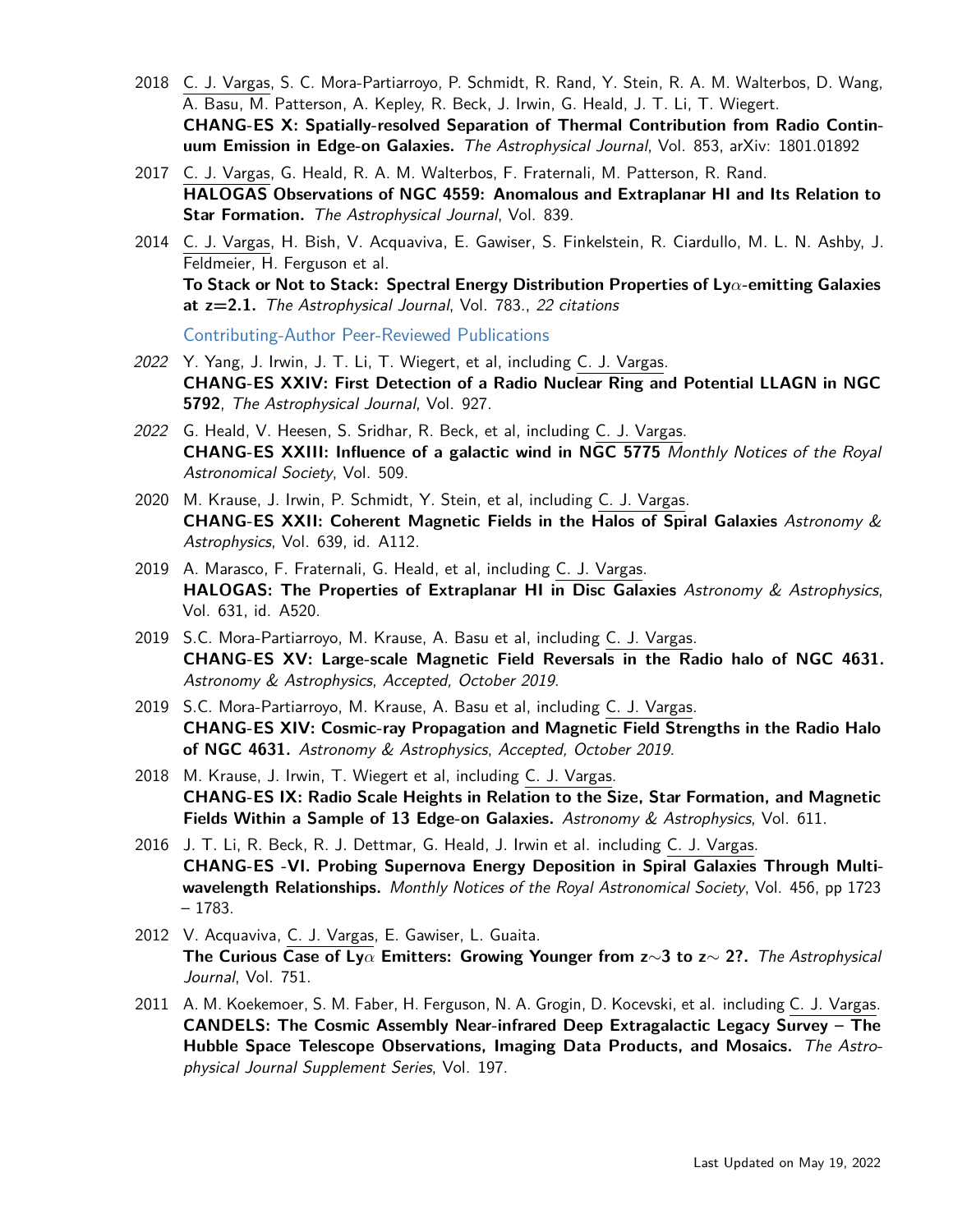in prep. R. A. M Walterbos, C. J. Vargas, J. Irwin, D. Wang et al. **CHANG-ES C-configuration Data Release: Star Formation and Radio Halo Properties of 35 Edge-on Galaxies.** In Preparation.

# **Grants, Awards, and Honors**

- 2021 2026 **Aspera: Revealing the Diffuse Universe**, NASA, \$20,000,000, Astrophysics Pioneers. I led a successful space mission proposal to develop, build, and launch the Aspera UV space telescope mission.
	- 2020 **AIP Diversity Action Fund Award**, AAS/CSMA, \$15,000, CSMA Micro-grants Program. I led a successful grant proposal to establish the CSMA micro-grants program. This program will award small grants (∼ \$300) to undergraduate students to offset the costs of applying to graduate school in astronomy and astrophysics. The program will target students battling the effects of financial scarcity. This program was established in response to Factor 4 (Personal Support) of the AIP Team-Up Report.
	- 2020 **Cottrell Emerging Scholars Program: Enhancing the Successful Transition of Underrepresented Postdoctoral Scholars into the Professoriate**, Syracuse University. I was selected to participate in the Cottrell Emerging Scholars Program. This program provided funding for postdocs of color to visit another institution for a mock faculty application interview. I was matched with Syracuse University for a colloquium and virtual faculty interview experience in October 2020.
	- 2020 **SWHMS Graduation Keynote Speaker**, Sayreville War Memorial High School, Sayreville, NJ. I was invited to deliver the 2020 virtual graduation keynote speech for SWMHS. June 11, 2020
	- 2019 **Inducted into SWMHS Hall of Fame**, Sayreville War Memorial High School, Sayreville, NJ. I am the youngest member to ever be inducted into the Sayreville War Memorial High School Hall of Fame.
	- 2014 **National Science Foundation Graduate Research Fellowship Award**, The National Science Foundation.

The NSF Graduate Research Fellowship Program recognizes and supports outstanding graduate students in NSF-supported science, technology, engineering, and mathematics disciplines who are pursuing research-based Master's and doctoral degrees at accredited United States institutions. This award funded my CHANG-ES related Ph.D. research project.

- 2017 **Barry Neil Rappaport Award for Public Service**, New Mexico State University, Las Cruces, NM. The Rappaport Award acknowledges outstanding public service in conjunction with strong research accomplishments at New Mexico State University Department of Astronomy
- 2015 **Zia Award for Outstanding Graduate Student Research**, New Mexico State University, Las Cruces, NM.

The Zia Award recognizes outstanding research and professional development at New Mexico State University Department of Astronomy

2008 **James Dickson Carr Scholarship**, Rutgers University, New Brunswick, NJ.

The James Dickson Carr Scholarship is awarded to academically promising under-represented minorities attending Rutgers University.

2008 **Sabert Corporation Scholarship**, Sabert Corporation, Sayreville, NJ. The Sabert Corporation Scholarship is awarded to an academically outstanding graduating high school senior.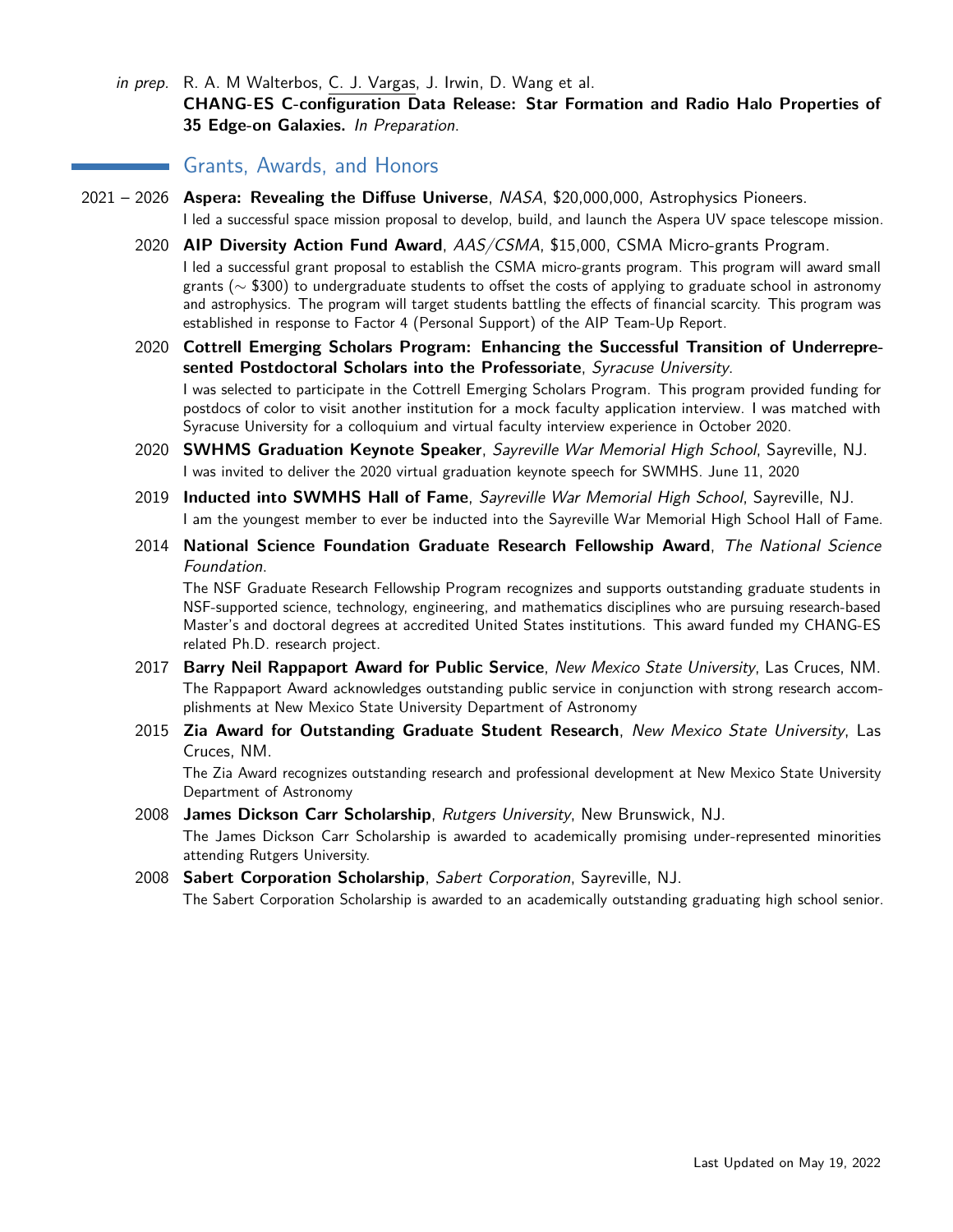# Mentoring, Leadership, and Service

- 2022 **Department Representative: College of Science Faculty Council**, University of Arizona College of Science, I was elected to represent the Department of Astronomy to the University of Arizona's College of Science Faculty Council.
- 2020 **P.I. of NASA Astrophysics Pioneers Space Mission**, University of Arizona and Steward Observatory, I assembled and led an international team of experts to develop a concept for a NASA astrophysics SmallSat mission (Aspera) to characterize warm/hot gas in nearby galaxy halos for the first time. The Aspera concept was selected for funding in the NASA Astrophysics Pioneers Program in January 2021.
	- 2020 **Panelist for Session: Community Care as an Act of Resistance for People of Color**, National Conference on Race and Ethnicity (NCORE), June 23, 2020, I was a panelist for a session designed to aid people of color in academia build community within their environments.
- 2020 **Committee on the Status of Minorities in Astronomy (CSMA)**, American Astronomical Society, I currently serve as a committee member of the AAS CSMA. I co-wrote the annual 2021 budget request and am designing new CSMA program concepts to benefit minority groups in astronomy.
	- 2020 **Co-Orgaizer of Arizona Academic CubeSat Symposium**, University of Arizona and Steward Observatory, I co-organized the first Arizona Academic CubeSat Symposium that took place on February 26, 2020 at the University of Arizona. This symposium was a statewide forum for members of the Arizona SmallSat community to share talks on current research, missions, procedures, and challenges related to nanosatellites. There were over 50 attendees spanning statewide research institutions and private industry.
- 2020 **Precinct Committeeman**, City of Tucson, AZ, I am an elected precinct committeman in the 99th precinct of Tucson, AZ.
	- 2020 **Co-Organizer of Diversity Journal Club**, University of Arizona and Steward Observatory, I help to organize monthly meetings to dicsuss issues pertaining to diversity within Steward Observatory.
	- 2019 **P.I. of NASA Astrophysics SmallSat Studies (AS3) Proposal**, University of Arizona and Steward Observatory, I assembled and led an international team of experts to develop a concept for a NASA SmallSat to image warm/hot gas in nearby galaxy halos for the first time. This concept was submitted to the NASA AS3 call in December 2019.
	- 2019 **Hyperion SMEX Proposal HI–H**<sup>2</sup> **Interface Section Lead; Co-I**, University of Arizona and Steward Observatory, I led the effort for  $H1-H_2$  interface science in the Hyperion SMEX Proposal.
	- 2019 **Tucson Initiative for Minority Engagement in Science and TEchnology Program (TIMESTEP) Meeting Leader**, University of Arizona and Steward Observatory, I led a seminar to help teach undergraduate science majors how to find, read, and digest journal papers.
- 2018 **Postdoctoral Mentor to Graduate Students**, University of Arizona and Steward Observatory, I am working closely with physics graduate student Jessica Li in developing a dissertation project in our UV spectroscopy research group. I am also working closely with optical engineering graduate students Aafaque Raza Khan and Simran Agarwal to provide them with science background and support for their work in Professor Hamden's laboratory.
- 2017 2018 **Graduate Student Mentor to Undergraduate Student**, New Mexico State University, I helped an undergraduate student, Rico Vallejo, become exposed to university-level research in Astronomy. The research involved multi-band photometry of existing optical, WISE 22 micron, and VLA radio continuum imaging, for star formation rate estimation, and thermal radio continuum prediction.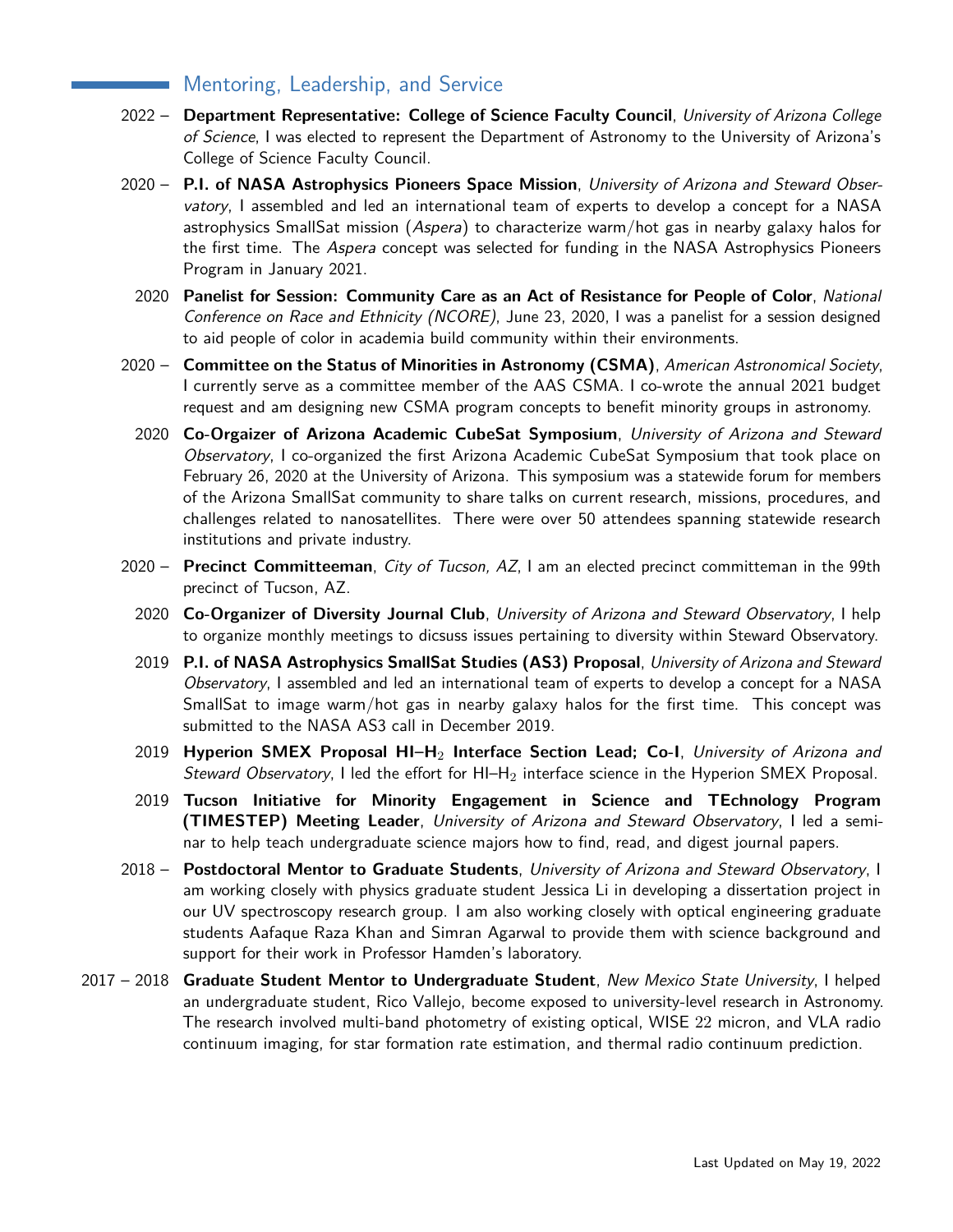2015 – 2019 **Leader of CHANG-ES Thermal Separation Working Group**, New Mexico State University, I organize and lead the Thermal Separation Working Group within the CHANG-ES collaboration. The working group consisted of faculty/staff members and graduate students at various domestic and international institutions. The work done by this group eventually led to publication (listed above).

## **Research Proposals**

- 2020 **P.I. of NASA Astrophysics Pioneers Proposal (\$20M) for SmallSat mission**, University of Arizona, Aspera: Revealing the Diffuse Universe. Status: funded. Currently in 'Phase B'.
- 2020 **Co-I of James Webb Space Telescope Cycle 1 Observing Proposal**, University of Arizona, An infrared view of the disk-halo interface of a nearby galaxy, P.I. Jiangtao Li. Status: unsupported
- 2020 **P.I. of Cycle 28 HST Observing Proposal**, University of Arizona, Ultraviolet Fluorescent Molecular Hydrogen Observations of a Galactic Star Forming Region. Status: unsupported
- 2019 **P.I. of NASA Astrophysics SmallSat Studies (AS3; \$100,000) Proposal**, University of Arizona, Aspera: Unveiling Missing Gas in Galaxies. Status: unsupported
- 2019 **P.I. of Cycle 27 HST Observing Proposal**, University of Arizona, Ultraviolet Fluorescent Molecular Hydrogen Observations of a Galactic Star Forming Region. Status: unsupported
- 2019 **Co-I of NASA SMEX Mission Proposal**, University of Arizona, Hyperion, the Origin of the Stars, P.I. Erika Hamden. Status: unsupported
- 2019 **Co-I of VLA Observing Proposal**, University of Arizona, VLA S-band Observations of Six Spiral Galaxies from the CHANG-ES Sample, P.I. Yelena Stein. Status: observations complete

# Talks

Invited Colloquia and Seminars

- 2022 Why I Stopped Waiting for Someone Else to Map the Warm-hot Circumgalactic Medium. **University of Kansas**, Departmental Colloquium, Lawrence, KS, April 25, 2022.
- 2022 Aspera: General Overview. **2022 Arthur M. Wolfe Symposium in Astrophysics**, Invited Contribution, Santa Cruz, CA, March 21-25, 2022.
- 2022 Why I Stopped Waiting for Someone Else to Map the Warm-hot Circumgalactic Medium. **University of Chicago**, A&A Colloquium, Chicago, IL, February 2, 2022.
- 2021 Why I Stopped Waiting for Someone Else to Map the Warm-hot Circumgalactic Medium. **Carnegie Observatories**, Seminar, Pasadena, CA, December 7, 2021. (Remote, due to Covid-19)
- 2021 Why I Stopped Waiting for Someone Else to Map the Warm-hot Circumgalactic Medium. **University of Michigan**, Astronomy Department Colloquium, Ann Arbor, MI, November 18, 2021.
- 2021 Why I Stopped Waiting for Someone Else to Map the Warm-hot Circumgalactic Medium. **New Mexico State University**, Astronomy Department Colloquium, Las Cruces, NM, November 12, 2021. (Remote, due to Covid-19)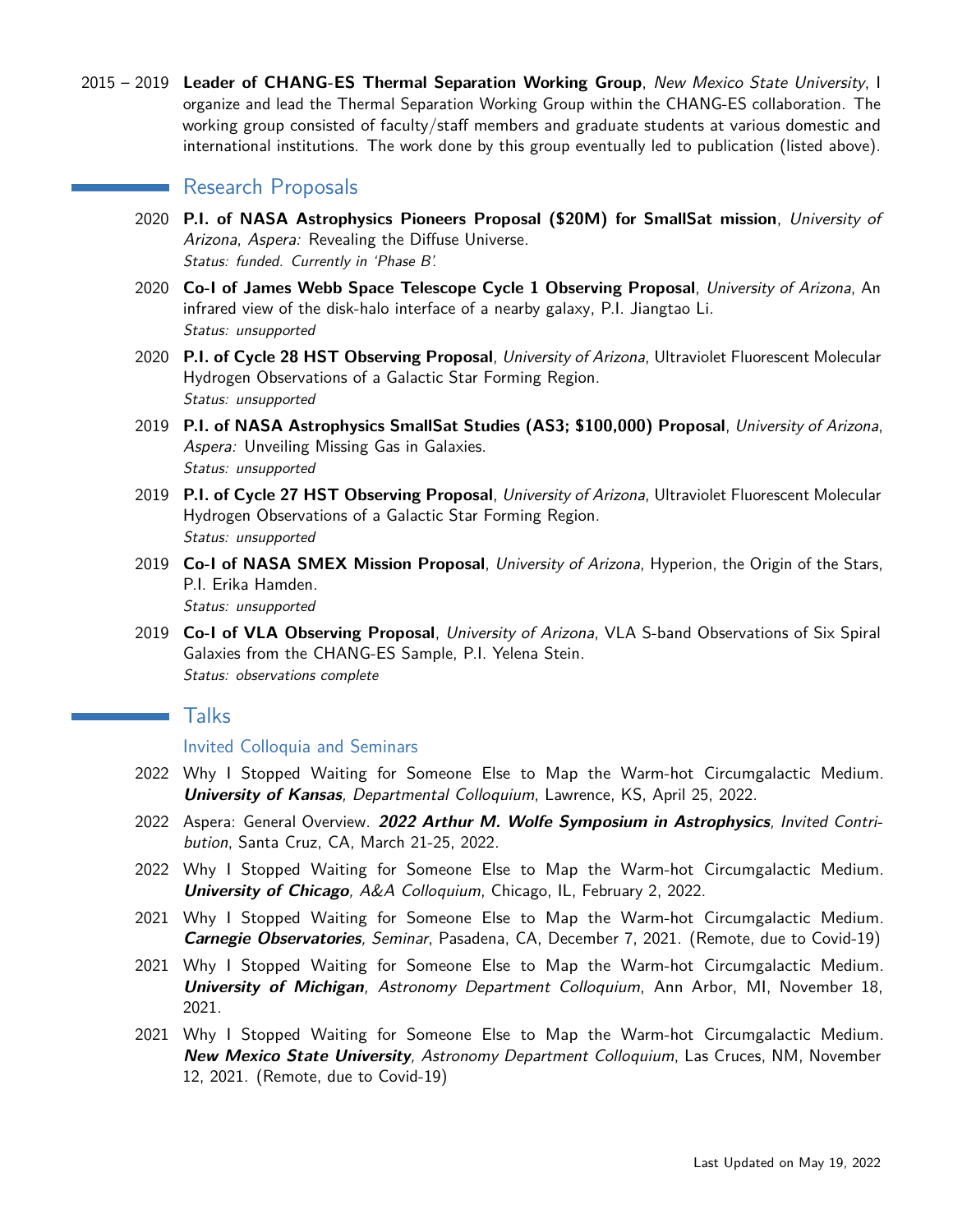- 2021 Aspera: Revealing the Diffuse Universe. **NASA Astrophysics Advisory Committee (APAC)**, Invited Talk, Virtual, October 15, 2021.
- 2021 Aspera: Revealing the Diffuse Universe. **NASA Cosmic Origins UVSTIG**, QUEST Seminar, Virtual, September 30, 2021.
- 2021 Why I Stopped Waiting for Someone Else to Map the Warm-hot Circumgalactic Medium. **University of Colorado Boulder**, LASP Invited Seminar, Boulder, CO, April 15, 2021. (Remote, due to Covid-19)
- 2020 Why I Stopped Waiting for Someone Else to Map the Warm-hot Circumgalactic Medium. **NASA Goddard Space Flight Center**, Invited Seminar, Greenbelt, MD, December 3, 2020. (Remote, due to Covid-19)
- 2020 Why I Stopped Waiting for Someone Else to Map the Warm-hot Circumgalactic Medium. **Florida International University**, Department of Physics Seminar, Miami, FL, November 6, 2020. (Remote, due to Covid-19)
- 2020 Why I Stopped Waiting for Someone Else to Map the Warm-hot Circumgalactic Medium. **Cornell University**, Department of Astronomy Colloquium, Ithaca, NY, October 29, 2020. (Remote, due to Covid-19)
- 2020 Why I Stopped Waiting for Someone Else to Map the Warm-hot Circumgalactic Medium. **Syracuse University**, Department of Physics Colloquium, Syracuse, NY, October 22, 2020. (Remote, due to Covid-19)
- 2019 Disk-halo interaction in nearby galaxies New SFRs and the bright (but low surface brightness) future of UV space astronomy. **Columbia University**, Department of Astronomy Seminar, New York, NY, October 31, 2019.
- 2019 Disk-halo interaction in nearby galaxies New SFRs and the bright (but low surface brightness) future of UV space astronomy. **University of Connecticut** Department of Physics and Astronomy Seminar, Mansfield, CT, October 23, 2019.
- 2019 Disk-halo interaction in nearby galaxies New SFRs and the bright (but low surface brightness) future of UV space astronomy. **American Museum of Natural History**, Astrophysics Department Colloquium, New York City, NY, October 28, 2019.

Conference Proceedings and Public Talks

- 2021 Aspera: Revealing the Diffuse Universe The 237th Meeting of the American Astronomical Society, Virtual Conference, January 2021.
- 2020 Aspera: A SmallSat Concept to Map Warm/Hot Gas in Nearby Halos. Arizona Academic CubeSat Symposium, Tucson, AZ, February 2020.
- 2020 H*α* Imaging of Nearby Edge-on Galaxies, New SFRs, and an Extreme Star Formation Region (Data Release). The 235th Meeting of the American Astronomical Society, Honolulu, HI, January 2020.
- 2019 Disk-halo interaction in nearby galaxies New SFRs and the bright (but low surface brightness) future of UV space astronomy. Rutgers University, Department of Physics and Astronomy Galaxy Group Talk, New Brunswick, NJ, October 29, 2019.
- 2019 Disk-halo interaction in nearby galaxies New SFRs and the bright (but low surface brightness) future of UV space astronomy. University of Massachusetts Amherst, Department of Astronomy Lunch Talk, Amherst, MA, October 25, 2019.
- 2019 H-alpha Imaging of Nearby Edge-on Galaxies, New SFRs, and an Extreme Star Formation Region CHANG-ES Data Release 2 NOAO FLASH Talk, Tucson, AZ, March 29, 2019.
- 2017 Spatially-Resolved Separation of Thermal Contribution from Radio Continuum Emission in Edge-on Galaxies. 33rd Annual New Mexico Symposium, Socorro, NM, November 3, 2017.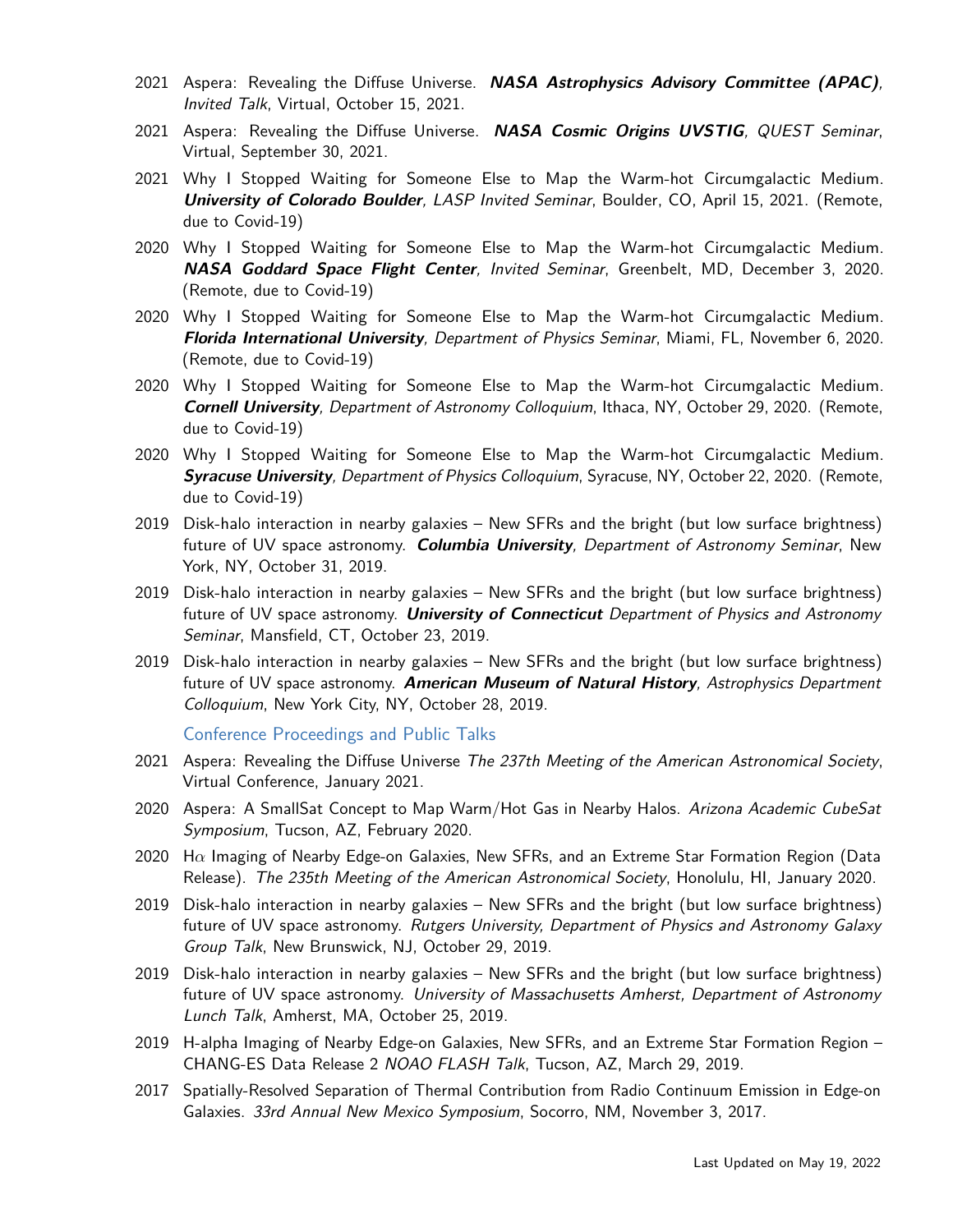- 2017 Star Formation of Edge-on Galaxies and its Relation to Radio Continuum Halos. The 229th Meeting of the American Astronomical Society, Grapevine, TX, January 2017.
- 2016 Star Formation of Edge-on Galaxies in CHANG-ES. 32nd Annual New Mexico Symposium, Socorro, NM, November 4, 2016.
- 2016 Thermal Separation in CHANG-ES Galaxies. CHANG-ES Collaboration Meeting at the University of Wisconsin Madison, Madison, WI, July 2016.
- 2015 Counter-Rotating and Lagging Extraplanar HI in NGC 4559. The 225th Meeting of the American Astronomical Society, Vol. 225, Abstract #227.06, Seattle, WA, January, 2015.
- 2015 Extraplanar Gas and Radio Continuum Emission in Nearby Galaxies. New Mexico State University Department of Astronomy Dissertation Proposal, Las Cruces, NM, May, 2015.
- 2015 An Introduction to Thermal/Non-thermal Separation. CHANG-ES Collaboration Meeting at Max Planck Institute for Radio Astronomy, Bonn, Germany, July 2015.
- 2014 To Stack or Not to Stack: Spectral Energy Distribution Properties of Lyman Alpha Emitting Galaxies at  $z=2.1$ . The 223rd Meeting of the American Astronomical Society, Vol. 223, Abstract  $\#310.04$ , Washington, D.C, January, 2014.
- 2014 Extraplanar Gas in the HALOGAS Galaxy NGC 4556. CHANG-ES Collaboration Meeting at Queen's University, Kingston, ON, Canada, July, 2014.
- 2014 To Stack or Not to Stack: Spectral Energy Distribution Properties of Lyman Alpha Emitting Galaxies at z=2.1. Astronomical Society of Las Cruces, Las Cruces, NM, April, 2014.
- 2014 To Stack or Not to Stack: Spectral Energy Distribution Properties of Lyman Alpha Emitting Galaxies at z=2.1. 29th Annual New Mexico Symposium, Socorro, NM, January, 2014.
- 2013 To Stack or Not to Stack: Spectral Energy Distribution Properties of Lyman Alpha Emitting Galaxies at  $z=2.1$ . The 221st Meeting of the American Astronomical Society, Vol. 221, Abstract  $\#112.08$ , Long Beach, CA, January, 2013.
- 2012 To Stack or Not to Stack: Spectral Energy Distribution Properties of High-Redshift Lyman Alpha Emitting Galaxies. Honors Thesis Colloquium, Rutgers University Physics and Astronomy Department, Piscataway, NJ, May, 2012.
- 2012 Exploring the Photometric Properties of  $z=3.1$  Lyman Alpha Emitting Galaxies. The 219th Meeting of the American Astronomical Society, Vol. 219, Abstract #340.11, Austin, TX, January, 2012.
- 2011 Exploring the Photometric Properties of z=3.1 Lyman Alpha Emitting Galaxies. Tri-State Astronomy Conference at the City University of New York, New York City, NY, October, 2011.

# Meeting Attendance

- 2022 **Arthur M. Wolfe Symposium in Astrophysics**, Santa Cruz, CA, MArch 21–25, 2022. invited contribution
- 2021 **The 237th Meeting of the American Astronomical Society**, Virtual, January 10–15, 2021. oral presentation
- 2020 **National Conference on Race and Ethnicity (NCORE)**, Remote, June, 23 2020. Panelist for Session, "Community Care as an Act of Resistance for People of Color"
- 2020 **Arizona Academic CubeSat Symposium**, Tucson, AZ, February 26, 2020. Co-organizer; session moderator; oral presentation
- 2020 **The 235th Meeting of the American Astronomical Society**, Honolulu, HI, January 4–8, 2020. oral presentation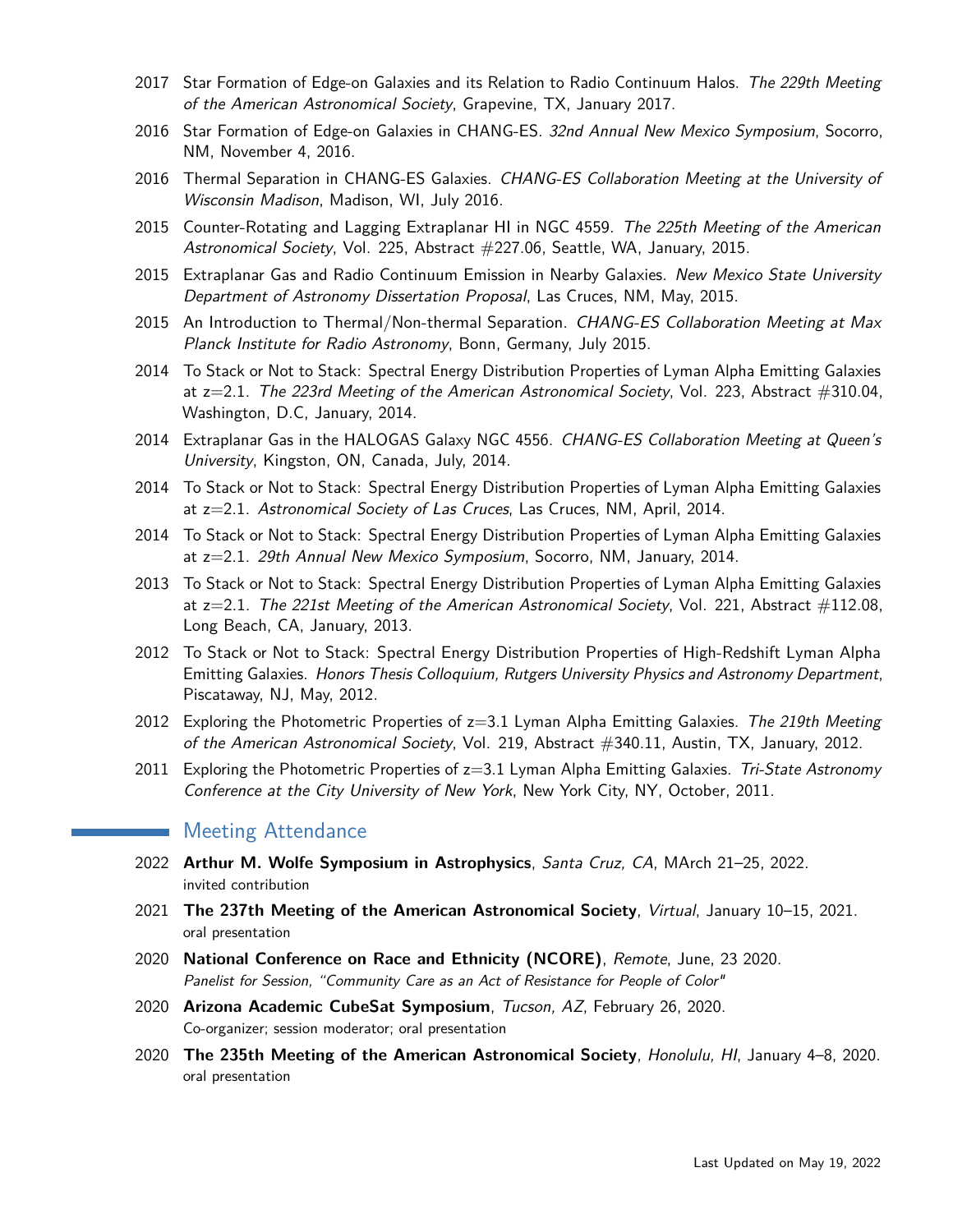- 2019 **The Art of Measuring Galaxy Physical Properties**, Milan, Italy, November 18–22, 2019. poster presentation
- 2017 **33rd Annual New Mexico Symposium**, Socorro, NM, November 3, 2017. oral presentation
- 2017 **The 229th Meeting of the American Astronomical Society**, Grapevine, TX, January 3–7, 2017. dissertation talk
- 2016 **32nd Annual New Mexico Symposium**, Socorro, NM, November 4, 2016. oral presentation
- 2016 **CHANG-ES Collaboration Meeting at the University of Wisconsin Madison**, Madison, WI, July 18–22, 2016. public talk
- 2015 **The 225th Meeting of the American Astronomical Society**, Seattle, WA, January 4–8, 2015. oral presentation
- 2015 **CHANG-ES Collaboration Meeting at Max Planck Institute for Radio Astronomy**, Bonn, Germany, July 13–17, 2015. oral presentation
- 2014 **The 223rd Meeting of the American Astronomical Society**, Washington, D.C., January 5–9, 2014. oral presentation
- 2014 **4th VLA Data Reduction Workshop**, Socorro, NM, October 27–31, 2014.
- 2014 **14th Synthesis Imaging Workshop**, Socorro, NM, May 13–20, 2014.
- 2014 **CHANG-ES Collaboration Meeting at Queen's University**, Kingston, ON, Canada, July 21–25, 2014.

oral presentation

- 2014 **29th Annual New Mexico Symposium**, Socorro, NM, January 17, 2014. oral presentation
- 2013 **The 221st Meeting of the American Astronomical Society**, Long Beach, CA, January 6–10, 2013.

oral presentation

- 2012 **The 219th Meeting of the American Astronomical Society**, Austin, TX, January 8–12, 2012. poster presentation
- 2011 **Tri-State Astronomy Conference at the City University of New York**, New York City, NY, October 2011. poster presentation

# **Press Releases and News Articles**

2021 **University of Arizona to Lead Space Telescope Mission to Learn How Galaxies Evolve, Form Stars**, AZPBS, Cronkite News, April 12, 2021. <https://cronkitenews.azpbs.org/2021/04/12/university-of-arizona-to-lead-nasa-telescope-mission/>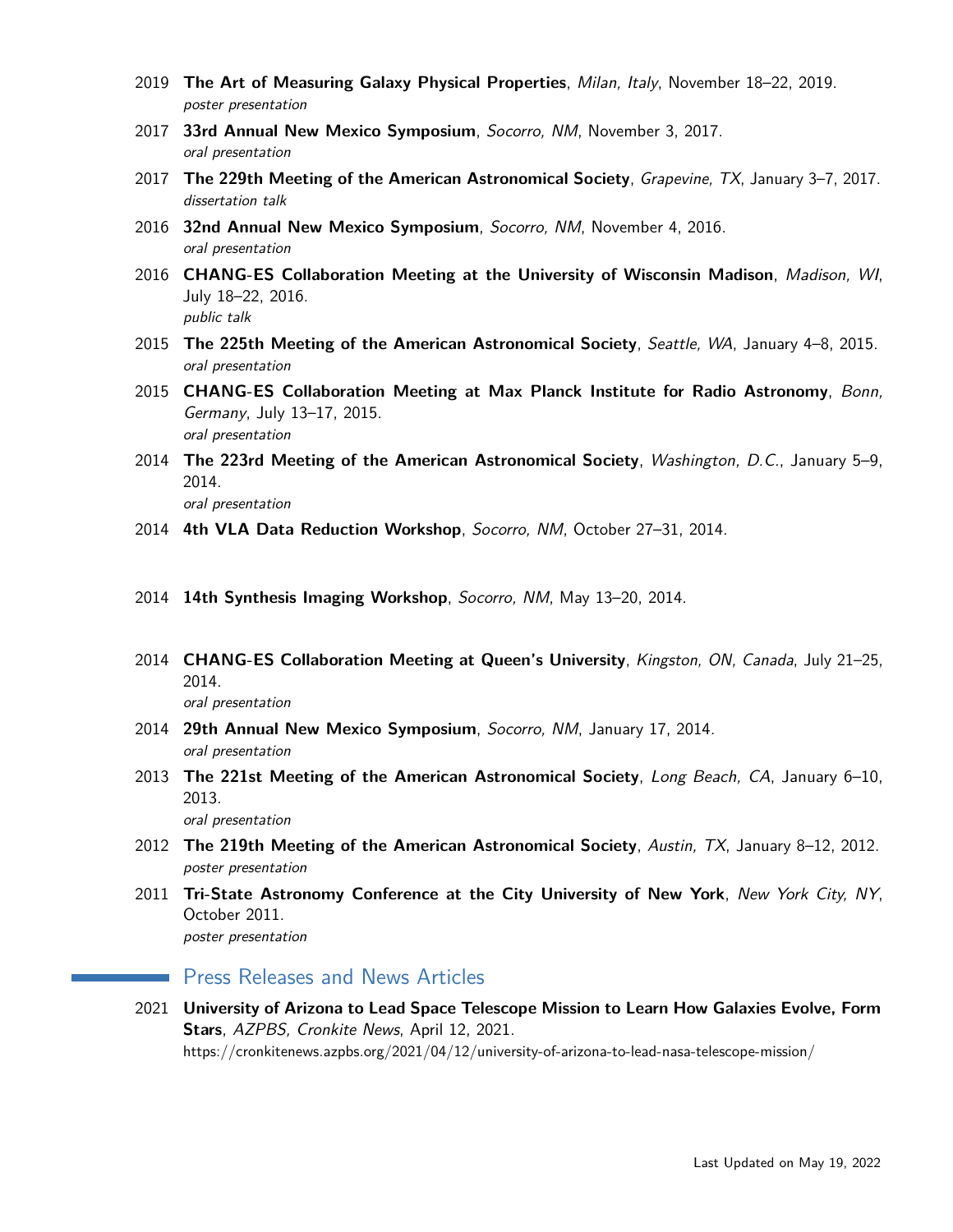- 2021 **UArizona Will Lead NASA Space Telescope Mission to Reveal Unseen, Dynamic Lives of Galaxies**, University of Arizona Press Release, January 7, 2021. [https://news.arizona.edu/story/uarizona-will-lead-nasa-space-telescope-mission-reveal-unseen-dynamic-lives](https://news.arizona.edu/story/uarizona-will-lead-nasa-space-telescope-mission-reveal-unseen-dynamic-lives-galaxies)[galaxies](https://news.arizona.edu/story/uarizona-will-lead-nasa-space-telescope-mission-reveal-unseen-dynamic-lives-galaxies)
- 2021 **NASA picks University of Arizona team to build small satellite with big mission**, Arizona Daily Star, January 19, 2021, \*Newspaper front page\*. [https://tucson.com/news/local/nasa-picks-university-of-arizona-team-to-build-small-satellite-with-big](https://tucson.com/news/local/nasa-picks-university-of-arizona-team-to-build-small-satellite-with-big-mission/article_d3ab2c02-70c4-5fa0-baaf-87c3263bed07.html##tracking-source=home-top-story-1)[mission/article\\_d3ab2c02-70c4-5fa0-baaf-87c3263bed07.htmltracking-source=home-top-story-1](https://tucson.com/news/local/nasa-picks-university-of-arizona-team-to-build-small-satellite-with-big-mission/article_d3ab2c02-70c4-5fa0-baaf-87c3263bed07.html##tracking-source=home-top-story-1)
- 2021 **Potentially Mind-blowing Secrets of the Universe Could be Exposed with New NASA Missions**, Syfy Wire, January 17, 2021. <https://www.syfy.com/syfywire/secrets-of-the-universe-new-nasa-missions>
- 2021 **Arizona Researcher Wins** \$**20M NASA Mission Grant for Compact Telescope**, Optics.org, February 4, 2021. <https://optics.org/news/12/2/8>
- 2021 **NASA Selects 4 Concepts for Small Missions to Study Universe's Secrets**, NASA Press Release, January 7, 2021. <https://www.nasa.gov/feature/nasa-selects-4-concepts-for-small-missions-to-study-universe-s-secrets>
- 2021 **The UA to lead NASA's Aspera Mission**, The Daily Wildcat, January 17, 2021. <https://www.wildcat.arizona.edu/article/2021/01/sc-aspera-mission>
- 2015 **CHANG-ES Press Release**, D-Configuration Public Data Release, October 13, 2015, I wrote the initial drafts of the D-Configuration Public Data Release Press Release, which was circulated through the National Radio Astronomy Observatory and various other science news platforms. <https://public.nrao.edu/news/pressreleases/galaxy-halos>

## Technical Skills

| Space        | Mission leadership                                                         | proficient  |
|--------------|----------------------------------------------------------------------------|-------------|
| Missions     | Science Management                                                         | proficient  |
|              | Overall Design                                                             | proficient  |
| Programming  | Python                                                                     | proficient  |
|              | <b>LAT<sub>F</sub>X</b>                                                    | proficient  |
|              | SQL                                                                        | experienced |
| Tools &      | Git                                                                        | proficient  |
| Technologies | Microsoft Office                                                           | proficient  |
|              | OpenOffice                                                                 | proficient  |
|              | PyRAF/IRAF                                                                 | proficient  |
|              | <b>TiRiFiC</b>                                                             | proficient  |
|              | <b>KARMA</b>                                                               | proficient  |
|              | CASA                                                                       | proficient  |
|              | <b>GIPSY</b>                                                               | proficient  |
|              | <b>ASTRID</b>                                                              | proficient  |
|              | <b>MIRIAD</b>                                                              | experienced |
|              | Observing Apache Point Observatory Astrophysical Research Consortium 3.5-m | proficient  |
|              | National Radio Astronomy Observatory Green Bank Telescope                  | proficient  |

NMSU Tombaugh Observatory 12" Meade & 11" Celestron (for public outreach) proficient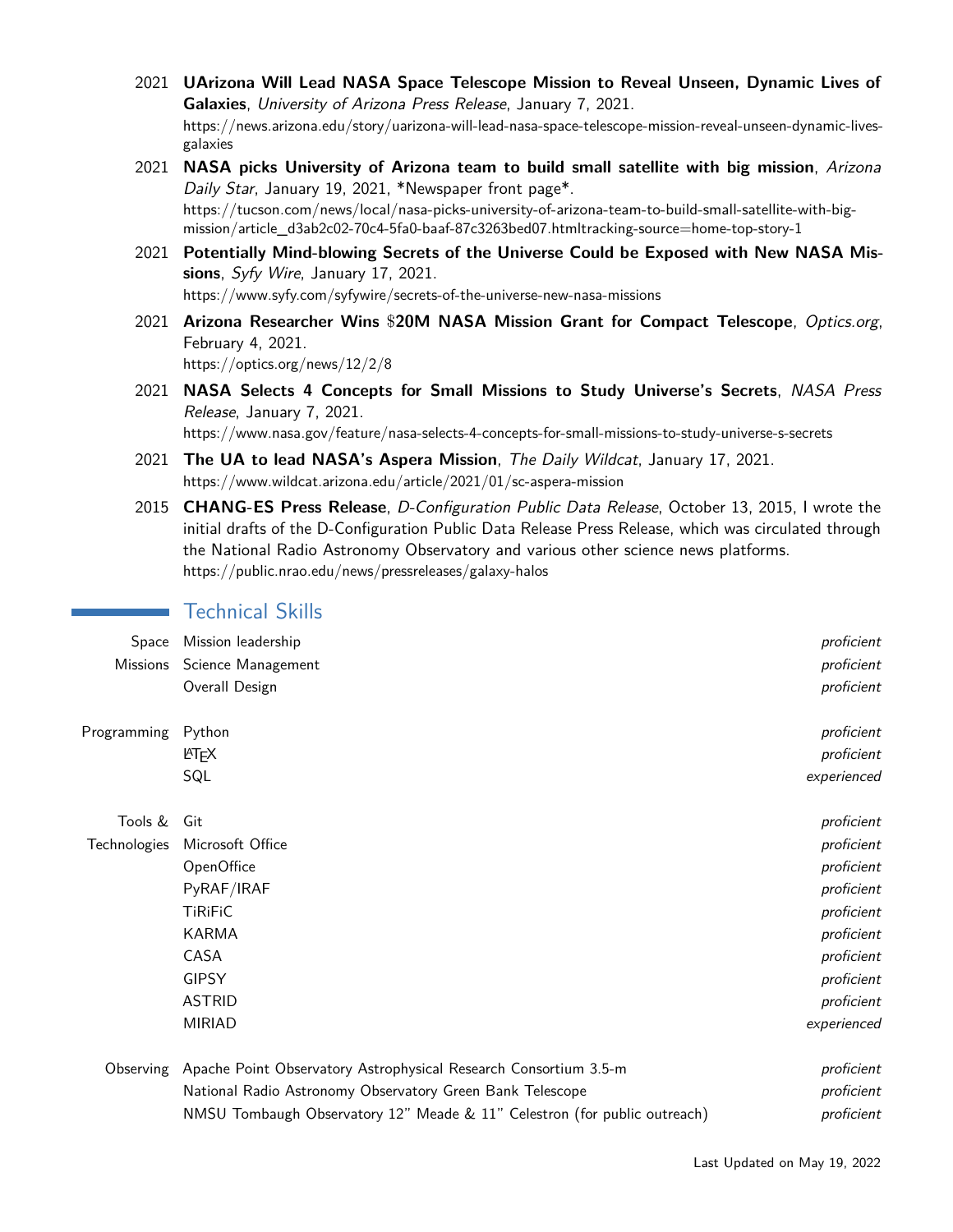## **Contract Contract**

- 2022 **Negotiating Faculty Positions Panelist**, University of Arizona Postdoctoral Affairs, April 15, 2022. I was on a panel to discuss experiences and strategies for negotiating faculty positions to benefit the general UA postdoc population.
- 2020 **Tucson Initiative for Minority Engagement in Science and Technology Program (TIMESTEP) Event Volunteer**, University of Arizona: Tucson, AZ, December 9, 2020. I led a discussion informing undergraduate students about research opportunities both within the department and at outside institutions. There was further discussion on the benefits of becoming involved with research at the undergraduate stage.
- 2020 **Tucson Initiative for Minority Engagement in Science and Technology Program (TIMESTEP) Event Volunteer**, University of Arizona: Tucson, AZ, January 15, 2020. I read over summer research applications written by undergraduate physics and astronomy students and offered them advice on their materials.
- 2019 **Tucson Initiative for Minority Engagement in Science and Technology Program (TIMESTEP) Meeting Leader**, University of Arizona: Tucson, AZ. I led a meeting benefitting undergraduate astronomy majors discussing ways to find, read, and digest scientific journal papers.

### 2012 – 2018 **Campus Observatory Open House**, NMSU: Las Cruces, NM.

At least once each academic year, I participated in an event at Tombaugh Observatory on NMSU's campus to operate telescopes and show astronomical objects to the public.

Public School Outreach

- 2018 **Elementary School Field Trip**, Tombaugh Observatory: Las Cruces, NM, March 29, 2018. I walked  $\sim$  100 elementary school students through a scale model of the solar system during their campus field trip.
- 2018 **Math and Science Night**, Vista Middle School: Las Cruces, NM, March 14, 2018. I showed middle school students hands-on astronomy demonstrations and publicly answered math and science questions.
- 2017 **Hillrise Elementary School Career Day**, Hillrise Elementary School: Las Cruces, NM, November 9, 2017.

I taught 6 classes of elementary school children about what astronomers study as a career. The discussion ended with a Sun viewing, using solar telescopes.

- 2017 **Elementary School Field Trip**, Tombaugh Observatory: Las Cruces, NM, March 3, 2017. I taught  $\sim$  100 elementary school students about constellation observing through interactive activities.
- 2017 **Tombaugh Science Night**, Tombaugh Elementary School: Las Cruces, NM, February 2, 2017. I taught  $\sim$  500 elementary school students and their parents about observing planets and the night sky through binoculars and simple telescopes.
- 2016 **After School Science**, University Hills Elementary School: Las Cruces, NM, November 2, 2016. I taught elementary school students about meteorites, impact craters, and showed them how to safely view the sun through a solar telescope.
- 2016 **Hillrise Elementary School Career Day**, Hillrise Elementary School: Las Cruces, NM, October 21, 2016.

I taught elementary school students about meteorites, impact craters, and showed them how to safely view the sun through a solar telescope.

- 2016 **Enrich the Kids**, Hillrise Elementary School: Las Cruces, NM, July 6, 2016. I taught elementary school students about meteorites and answered many questions about the possibilities of extraterrestrial life in the universe.
- 2015 **SEMAA After School Program**, Tombaugh Observatory: Las Cruces, NM, December 3, 2015. I taught a group of visiting children about the scale of the Solar System through interactive activities.